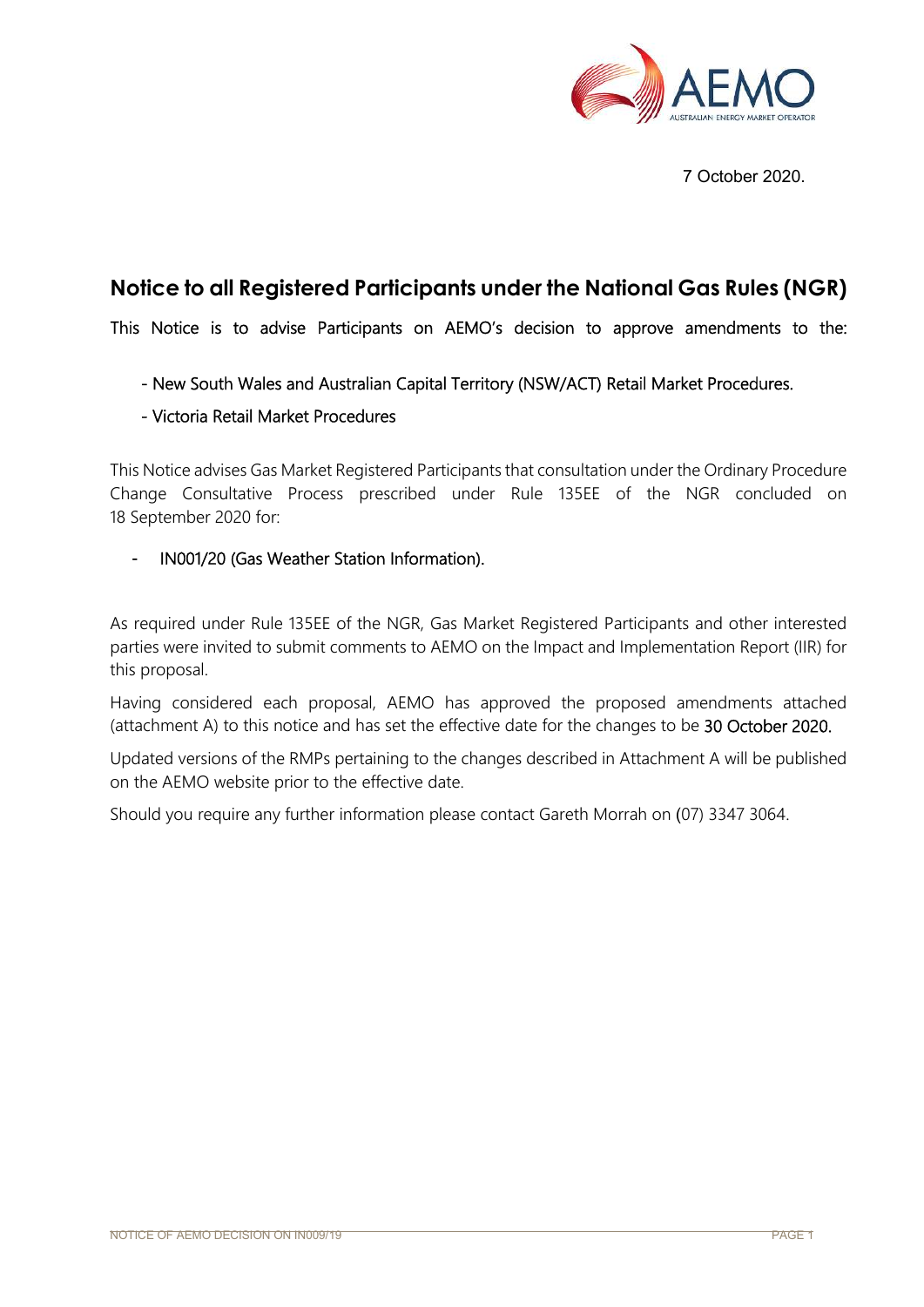## **ATTACHMENT A**

**Proposed changes: Retail Market Procedures**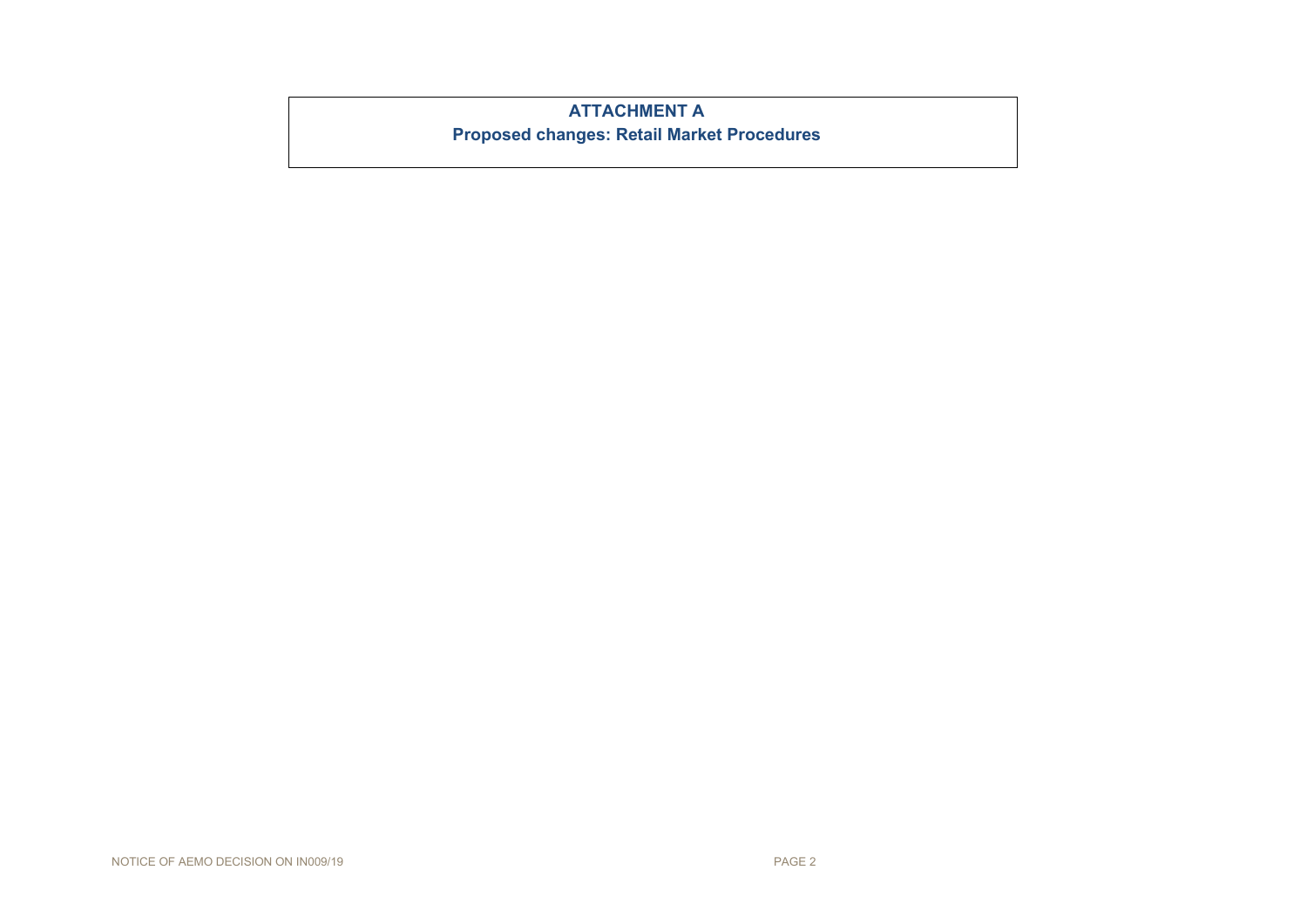Blue represents additions Red and strikeout represents deletions - Marked up changes.

· Retail Market Procedures (Victoria)

Definitions section:

Register of Weather Related Information is an industry reference document that specifies which weather station data must be used for the purposes of these Procedures.

### Attachment 3

- (a)  $2.5.1A$  AEMO must:
	- (b) (a) maintain and publish a Register of Weather Related Information used to measure weather data: and
	- (c) (b) at least 10 business days prior to making any amendment to the list of weather observation stations described in the Register of Weather Related Information, inform the Gas Retail Consultative Forum (GRCF) of the change.
- 3.2.2. The degree day is calculated as follows:



- DD is degree day:
- . T is the average of 8 three-hourly Melbourne-temperature readings (in degrees Celsius) from midnight  $(\text{day -1})$  to 9.00 pm  $(\text{day +0})$  inclusive as measured at the Weather Bureau Melbourne Station:, at the weather observation station(s) specified for this purpose in the **Register of Weather Related Information:**

Note: The gas day is defined as 6:00am day-0 to 6:00am day+0 so the effective degree day formula implies a 6 hour lag in demand to changes in ambient temperature.

and

. 18 degrees Celsius represents the threshold temperature for residential gas heating.

The colder the average temperature the higher the degree day and, accordingly, effective degree day.

3.2.3. The average wind is the average of the 8 three-hourly Melbourne-wind (measured in knots) from midnight (day-1) to 9.00pm inclusive (day+0), at the weather observation station(s) specified for this purpose in the Register of Weather Related Information. The average wind is represented by the following formula:as measured at the Bureau of Meteorology Moorabbin and the Laverton weather stations. Average wind is represented by the following formula: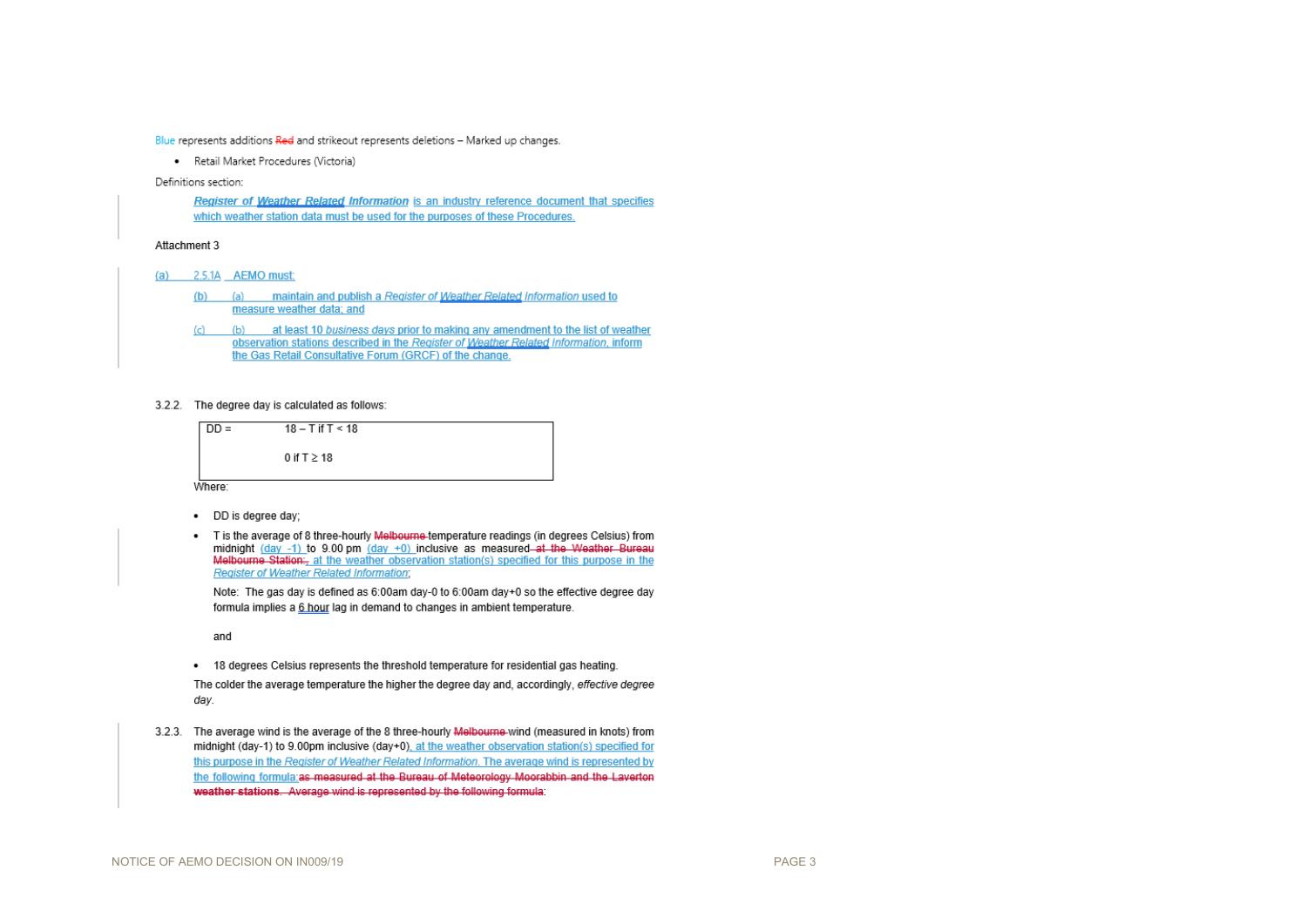0.604 x average (Moorabbin, Laverton) wind across Average wind  $=$ specified stations

- 3.2.4 Sunshine hours is the number of hours of sunshine above a standard intensity as measured at the Bureau of Meteorology Melbourne Airport weather station for the same duration of time between midnight (day-1) to 9.00 pm inclusive (day+0), as measured at the weather observation station(s) specified for this purpose in the Register of Weather Related Information.
	- · Retail Market Procedures (NSW/ACT)

#### Definitions

Register of Weather. An industry reference document that specifies which weather station **Related Information** data must be used for the purposes of these Procedures.

#### **A2.3 Calculation of EDDs**

#### (a) Purpose of Effective Degree Day

Effective degree days are required for the calculation of the sensitivity factor. The effective degree day is used to measure coldness which is directly related to gas demand for area heating. The effective degree day is a composite measure of weather coldness incorporating the effect of temperature, wind, sunshine and day of the year.

(a1) AEMO must maintain and publish a Register of Weather Related Information used to measure weather data.

(a2) At least 10 business days prior to making any amendment to the list of weather observation stations described in the Register of Weather Related Information, AEMO must inform the Gas Retail Consultative Forum (GRCF) of the change.

#### **Calculation for NSW** ሔነ

- (i) The effective degree day (EDD) for NSW is calculated as follows:
	- EDD = DD (temperature effect)
		- + 0.0092 x DD x average wind (wind chill factor)
		- 0.0628 x sunshine hours (warming effect of sunshine)
		- + 5.0805 x Cos ((2π(day-198)) / 365) (seasonal factor)

#### Where:

- · EDD is the effective degree day;
- · DD is the degree day and is described in paragraph (ii);
- · average wind is described in paragraph (iii);
- · sunshine hours is described in paragraph (iv);
- · Cos is cosine and is described in paragraph (v); and.
- . day is the day number of a calendar year where 1st January is 1.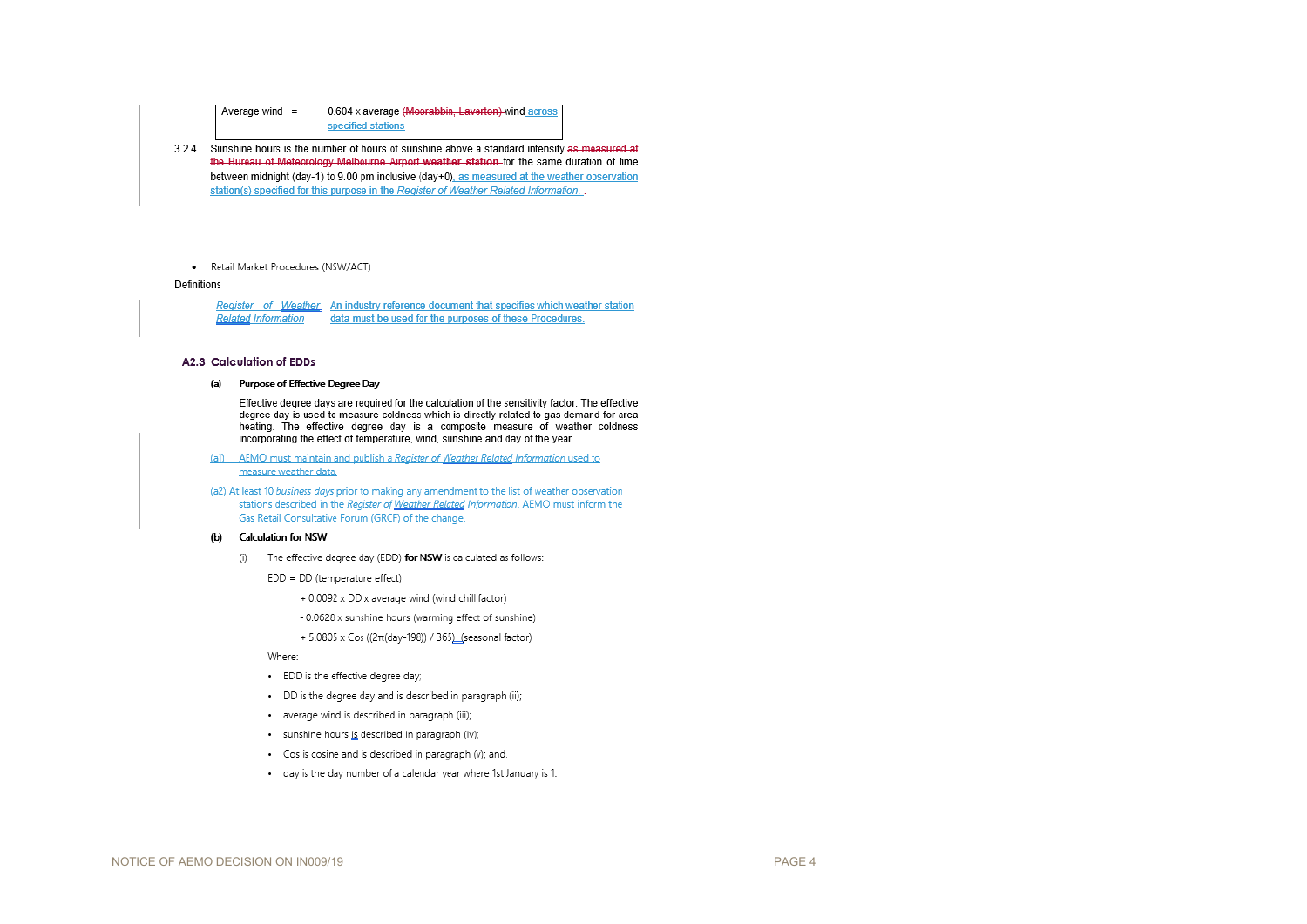EDD will be 0 if the calculated value is negative.

- $(ii)$ The degree day (DD) is calculated as follows:
	- $DD =$ 21.0578 - T if T < 21.0578

0 if T ≥ 21.0578

Where:

- · DD is degree day;
- · T is the average of 8 three-hourly Sydney temperature readings (in degrees Celsius) from 3.00am (day-1) to midnight (day+0) inclusive, at the weather observation station(s) specified for this purpose in the Register of Weather Related Informationas measured at the Sydney Airport Weather Station (Location ID 66037);

#### Note: The gas day is defined as 6:00am day-1 to 6:00am AEST day+0 so the effective degree day formula implies a 3 hour lag in demand to changes in ambient temperature.

. 21.0578 degrees Celsius represents the threshold temperature for residential gas heating.

The colder the average temperature the higher the degree day and, accordingly, effective degree day.

(iii) The average wind is the average of the 8 three-hourly Sydney NSW-wind (measured in knots) from 3:00 am (day-1) to midnight inclusive (day+0), at the weather observation station(s) specified for this purpose in the Register of Weather Related Information. The average wind is represented by the following formula: as measured at the Sydney Airport weather station (Location ID 66037). Average wind is represented by the following formula:

Average wind = 1.000 x average (Sydney Airport) wind.

- (iv) Sunshine hours is the number of hours of sunshine above a standard intensity as measured at the Sydney Airport weather station (Location ID 66037) for the same duration of time between 3:00am (day-1) to midnight inclusive (day+0), at the weather observation station(s) specified for this purpose in the Register of Weather Related Information.
- $(v)$ The cosine term models seasonality in Customers' response to different weather. Residential Customers more readily turn on the heaters or leave heaters on in winter than in other seasons (early spring, late autumn) for the same change in weather conditions. This change in Customers' behaviour is captured in the cosine term in the effective degree day formula, which implies that for the same weather conditions heating demand is higher in winter than in the shoulder seasons or in summer.

#### (c) Calculation for ACT

(i) The effective degree day (EDD) for ACT is calculated as follows:

EDD = DD (temperature effect)

+ 0.0163 x DD x average wind (wind chill factor)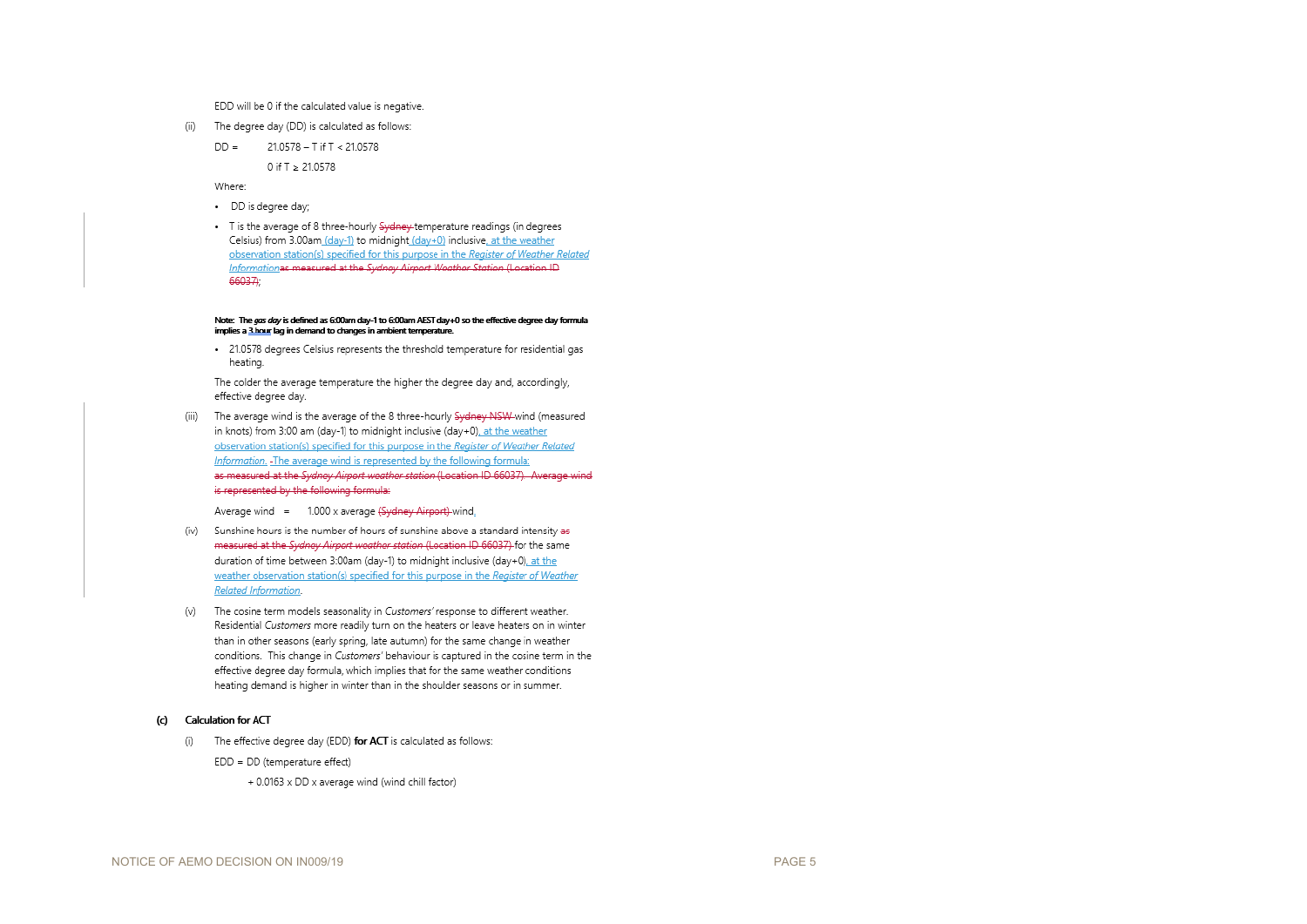- 0.1326 x sunshine hours (warming effect of sunshine)
- + 3.1277 x Cos ((2π(day-195)) / 365) (seasonal factor)

#### Where:

- · EDD is the effective degree day;
- . DD is the degree day and is described in paragraph (ii);
- · average wind is described in paragraph (iii);
- · sunshine hours is described in paragraph (iv); and
- . day is the day number of a calendar year where 1st January is 1
- · Cos is cosine and is described in paragraph (v).

EDD will be 0 if the calculated value is negative.

- The degree day (DD) is calculated as follows:  $(ii)$ 
	- $DD =$ 14.6057 - T if T < 14.6057

0 if T ≥ 14.6057

Where:

- · DD is degree day;
- · T is the average of 8 three-hourly Canberra temperature readings (in degrees Celsius) from 3.00am (day-1) to midnight (day+0) inclusive at the weather observation station(s) specified for this purpose in the Register of Weather Related Information, as measured at Canberra Airport (Location ID 70351);

Note: The ags day is defined as 6:00am day-0 to 6:00am AEST day+0 so the effective degree day formula implies a 3 hour lag in demand to changes in ambient temperature.

. 14.6057 degrees Celsius represents the threshold temperature for residential gas heating.

The colder the average temperature the higher the degree day and, accordingly, effective degree day.

(iii) The average wind is the average of the 8 three-hourly Canberra ACT-wind (measured in knots) from 3:00am (day-1) to midnight inclusive (day+0), at the weather observation station(s) specified for this purpose in the Register of Weather Related Information. -The average wind is represented by the following formula: as measured at Canberra Airport (Location ID-Average wind is represented by the following formula:

Average wind = 1.000 x average (Canberra Airport)-wind.

(iv) Sunshine hours is the number of hours of sunshine above a standard intensity-as measured at Canberra Airport (Location ID 70351) for the same duration of time between 3:00am (day-1) to midnight (day+0) inclusive), at the weather observation station(s) specified for this purpose in the Register of Weather Related Information.

The cosine term models seasonality in Customers' response to different weather. Residential Customers more readily turn on the heaters or leave heaters on in winter than in other seasons (early spring, late autumn) for the same change in weather conditions. This change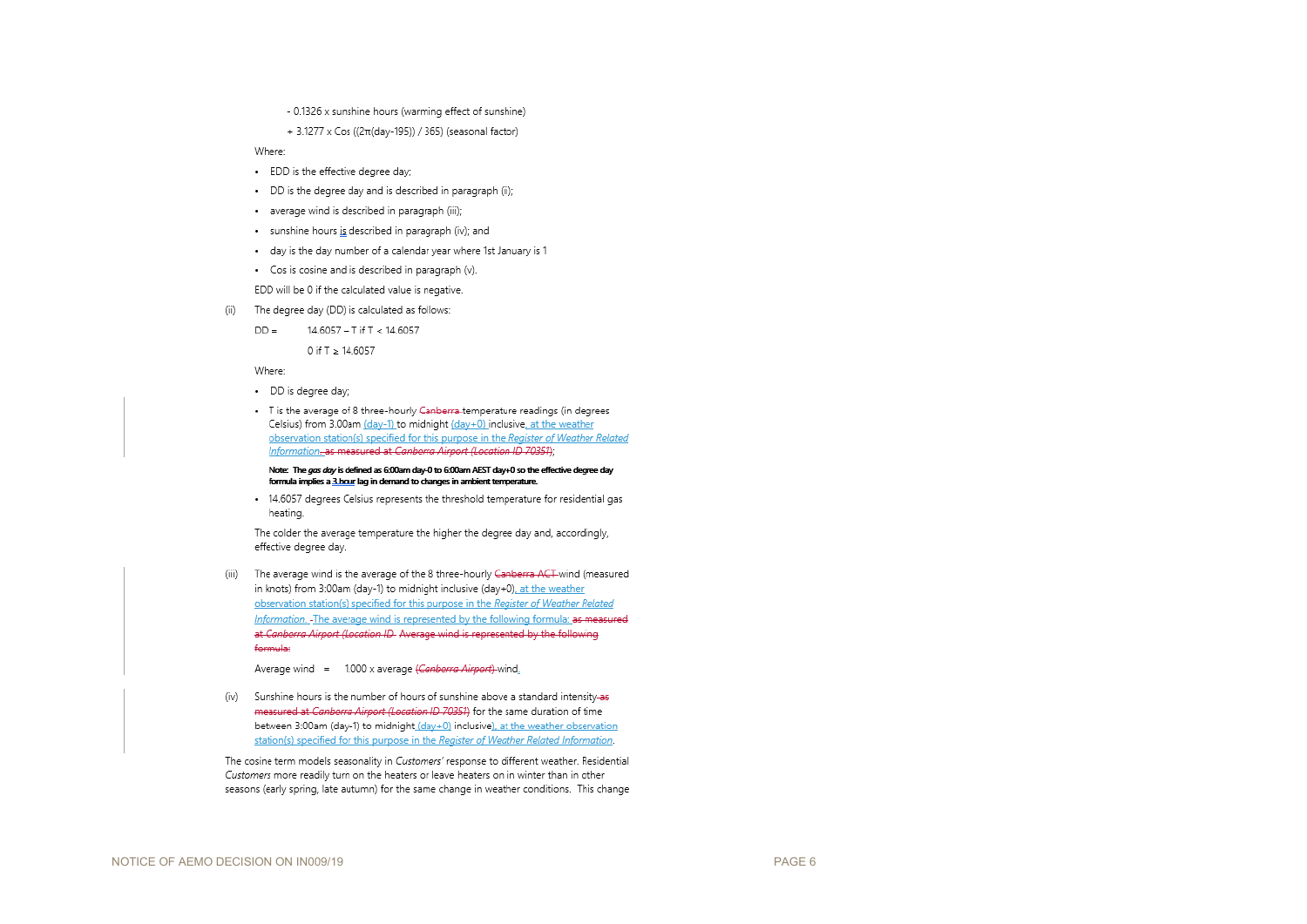in Customers' behaviour is captured in the cosine term in the effective degree day formula, which implies that for the same weather conditions heating demand is higher in winter than in the shoulder seasons or in summer.

### (d) Sunshine hours for ACT

Where there is no There is not a physical sensor located in Canberra to obtain sunshine hour values, therefore-these are derived from meter and synoptic data based on cloud cover at the specified weather station(s). at Canberra Airport (Location ID 70351).

#### **PURPOSE AND SCOPE**  $\mathbf{1}$ .

The National Gas Rules (NGR) allow for AEMO to make Retail Market Procedures (RMPs). RMPs are statutory instruments the approved regulatory standards that regulate retail gas markets, place fundamental obligations on AEMO, Distributors and Retailers. The RMPs describe various obligations of AEMO, distributors, retailers and other parties that facilitate interaction between parties in relation to the supply of gas to end users in those marketsthe market.

In relation to meter data, the RMPs contain obligations that apply if meter data is not available or unable to be obtained. These obligations often set out requirements to produce an estimated read. Weather data is often used in the calculation of an estimated read.

This document contains weather related information applicable for each jurisdiction where they are not prescribed in the RMP. Definitions and interpretation

#### **RELATED DOCUMENTS**  $2.$

| Reference | Title                                                      | Location                  |
|-----------|------------------------------------------------------------|---------------------------|
| Ref #1    | Retail Market Procedures (RMP) South Australia             | Published on AEMO website |
| Ref #2    | Retail Market Procedures (RMP) Victoria                    | Published on AEMO website |
| Ref#3     | Retail Market Procedures (RMP) (New South Wales<br>and ACT | Published on AEMO website |

#### 4. SOUTH AUSTRALIAN WEATHER RELATED INFORMATION.

#### 4.1. Weather Observation Stations

The following is a list of the weather observation stations applicable to Appendix 11 (Heating Degree Day for South Australia) of the Retail Market Procedures (RMP) (SA) (Ref#1).

#### Table 1 **Weather Observation Stations**

| Heating Degree Day (HDD) zone | Service Provider                               | Observation station                                           |
|-------------------------------|------------------------------------------------|---------------------------------------------------------------|
| Northern                      | Australian Government Bureau of<br>Meteorology | Ceduna (Location ID 18012)                                    |
| Adelaide Region               | Australian Government Bureau of<br>Meteorology | Adelaide (West Terrace /<br>ngavirdanira) (Location ID 23000) |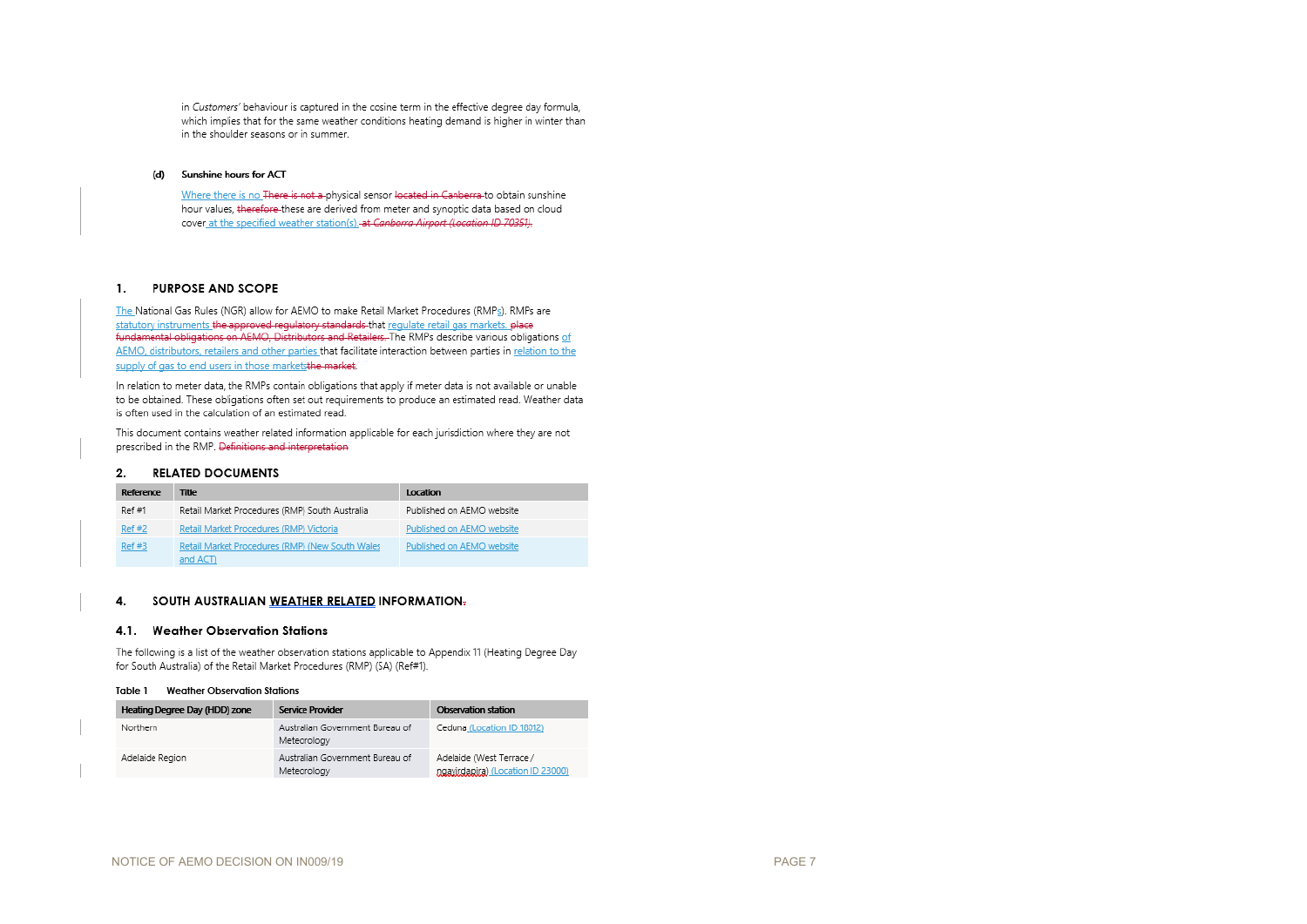| Heating Degree Day (HDD) zone | <b>Service Provider</b>                        | Observation station                                           |
|-------------------------------|------------------------------------------------|---------------------------------------------------------------|
| Riverland                     | Australian Government Bureau of<br>Meteorology | Mildura (Location ID 76031)                                   |
| Mount Gambier                 | Australian Government Bureau of<br>Meteorology | Mount Gambier (Location ID 23021)                             |
| Adelaide Metropolitan         | Australian Government Bureau of<br>Meteorology | Adelaide (West Terrace /<br>ngavirdanira) (Location ID 23000) |

### 5. VICTORIA WEATHER RELATED INFORMATION

The following is a list of the weather observation stations applicable to Attachment 6 (Net System Profile Methodology) of the Retail Market Procedures (Victoria) (Ref#1).

| <b>Reference</b>        | <b>Service Provider</b>                                      | <b>Observation station</b>                                                               |
|-------------------------|--------------------------------------------------------------|------------------------------------------------------------------------------------------|
| T (Average Temperature) | <b>Australian Government</b><br><b>Bureau of Meteorology</b> | Melbourne (Location ID<br>86338)                                                         |
| <b>Average Wind</b>     | <b>Australian Government</b><br><b>Bureau of Meteorology</b> | Moorabbin (Location ID<br>86077) And Laverton<br>(Location ID 87031)<br>weather stations |
| <b>Sunshine Hours</b>   | <b>Australian Government</b><br><b>Bureau of Meteorology</b> | <b>Melbourne Airport</b><br>(Location ID 86282)                                          |

### 6. NSW AND ACT WEATHER RELATED INFORMATION

The following is a list of the weather observation stations applicable to Attachment 2 (Approved Estimation Methodology) of the Retail Market Procedures (NSW and ACT) (Ref#3).

## **Table 2 Weather Observation Stations**

| Location   | <b>Reference</b>           | <b>Service Provider</b>                                      | <b>Observation station</b>                                              |
|------------|----------------------------|--------------------------------------------------------------|-------------------------------------------------------------------------|
| <b>NSW</b> | T (Average<br>Temperature) | <b>Australian Government</b><br><b>Bureau of Meteorology</b> | <b>Sydney Airport Weather</b><br><b>Station (Location ID</b><br>66037)  |
| <b>NSW</b> | <b>Average Wind</b>        | <b>Australian Government</b><br><b>Bureau of Meteorology</b> | <b>Sydney Airport Weather</b><br><b>Station (Location ID)</b><br>66037) |
| <b>NSW</b> | <b>Sunshine Hours</b>      | <b>Australian Government</b><br><b>Bureau of Meteorology</b> | <b>Sydney Airport Weather</b><br><b>Station (Location ID)</b><br>66037) |
| <b>ACT</b> | T (Average<br>Temperature) | <b>Australian Government</b><br><b>Bureau of Meteorology</b> | Canberra Airport<br>(Location ID 70351)                                 |